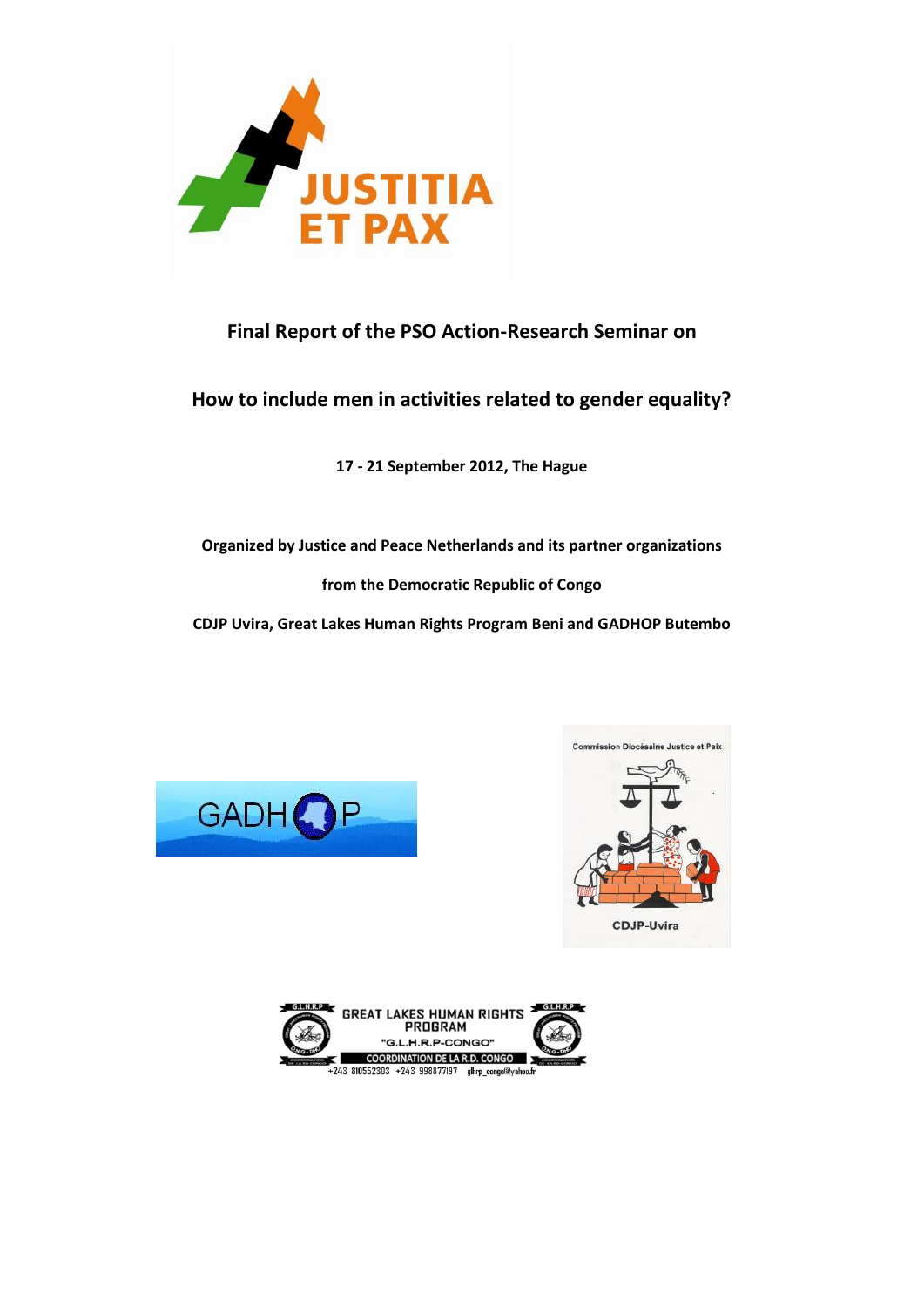# **Content**

| 1. Introduction to the subject                      | 3  |
|-----------------------------------------------------|----|
| 2. Objectives of the seminar                        | 3  |
| 3. Programme of the seminar                         | 4  |
| 4. Conference on September 19, Nutshuis, The Hague  | 5  |
| 4.1 Introduction by Victor Scheffers                | 5  |
| 4.2 Presentations of the partners                   | 6  |
| 4.3 Panel Discussion                                | 11 |
| 4.4 Conclusion of the conference by Jagoda Paukovic | 12 |
| 5. Conclusions of the seminar                       | 13 |
|                                                     |    |

Annex 1: List of partner participants 12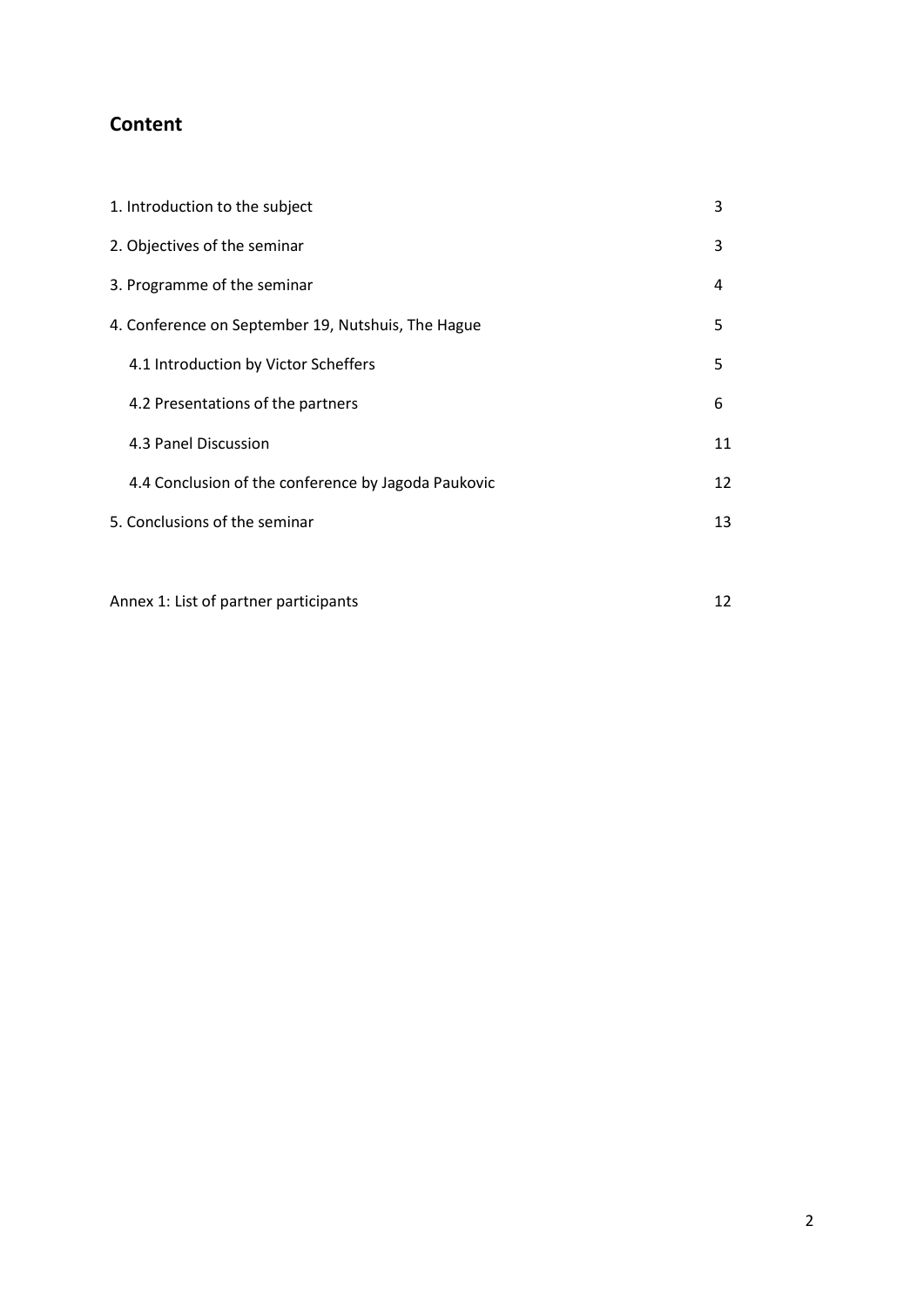## **1. Introduction to the subject**

Justice and Peace Netherlands has been engaged in the Eastern part of the Democratic Republic of Congo on the topic of sexual violence since 2004. With several partners in North- and South Kivu a manual on sexual violence was developed with the objective to break through the silence and stigmas—imposed by families and communities-- which victims of sexual violence face on a large scale.

Justice and Peace Netherlands organized two researches on the Demobilisation, Disarmament and Reintegration (DDR) program in the DRC, one desk research and one field research. Both these researches came with results that the DDR program was not well thought out considering gender/power relations and that many cases of rape were a direct consequence of the DDR implementation.

With this track record and a history of good collaboration with our partners Justice and Peace Netherlands decided to join the PSO Action-Research program. This seminar summarizes our 1 year action-research.

## **2. Objectives of the seminar**

The seminar had different objectives:

a. To finalise the results by the different partner organizations, GADHOP, Great Lakes Human Rights Programme (GLHRP) and Commission Diocésaine Justice et Paix Uvira (CDJP Uvira), in order to complete the PSO action-research report that all three organisations have been collaborating on and whose most important outcomes are:

For Justice and Peace Netherlands and GADHOP, GLHRP, CDJP UVIRA

- Integrated knowledge (including masculine perspectives) in each of the participant organizations on how gender relations evolved in the period before, during and after conflict (in the research regions);
- Each organisation has a well elaborated viewpoint internal and external with regard to gender mainstreaming/ gender sensitive programming;
- These viewpoints are translated in a *gender sensitive strategy* for the programme of Eastern Congo, to be further elaborated in all programmes of Justice and Peace Netherlands;
- Men speak up, organize an event, or let themselves be heard publicly what their roles and responsibilities are in contributing to the elimination of violence against women in the DRC
- Results of the field research and knowledge gained are integrated in *an action plan (see annex 2)* of the respective participant organizations (CDJP Uvira, GLHRP, GADHOP and JP NL) showing what activities will be integrated in each organization regarding gender sensitivity to elimination of violence against women. These action plans will be aligned with each other and be implemented beyond 2012;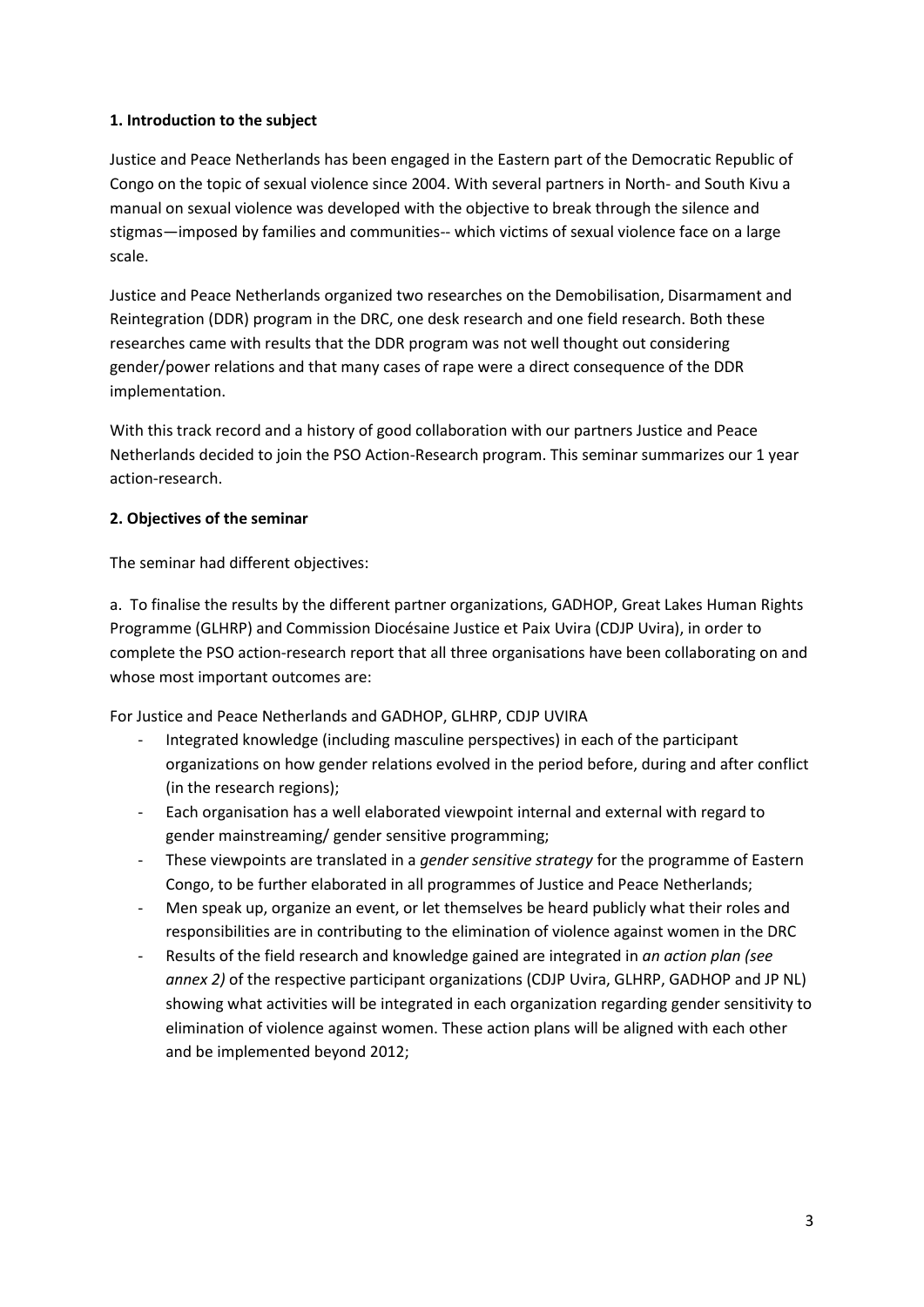With regard to churches

- Churches and religious institutions involved in our action-research *have discussed* the research results and decided whether and how to integrate them into their programs (they have written their respective plans);
- Churches have decided *which further steps* they will undertake (for ex. internal organizational adjustments, trainings, advocacy etc.) this and have included this in their implementation plan;

b. The future cooperation between Justice and Peace Netherlands and the different partner organizations has been discussed in such a way that all aspects of the subject, that is, how men can be included into fighting gender related violence, and can help promote gender equality, were tackled.

c. It was decided to publish the results of the action-research for public acknowledgment and discussion during a conference that was held on the  $19<sup>th</sup>$  of September.

d. The conference attempted reach an audience in order to raise awareness on the matter at hand, and its urgency, through journalists.

e. Reach out to the political and decision making sphere in the Netherlands, by starting a dialogue with a varied representation of key Dutch political parties.

# **3. Programme of the seminar**

The programme of the seminar was a combination of different elements. There were several discussions regarding the outcome of the action-research by the different partner organizations. The discussions were led by the representatives of the three Congolese human rights organizations, respectively: Abbé Jacques and Constantin Amundala from CDJP Uvira, Moïse Kayitambya from GADHOP , and Nadya Ngandu from GLHRP. These discussions led to a consensus on what findings were of the greatest importance and should be made known at the conference on Wednesday. On Tuesday an interview with a Dutch journalist took place, in order to get the importance of the message across to the Dutch audience. The interview took place between the journalist M. Wallet from the Reformatisch Dagblad and Moïse Kambere Kayitambya of GADHOP. M. Kambere talked about the Pentecostal Churches in this region where he conducted the research:

""*Seksueel geweld is deel van de oorlogvoering in Congo"… Er zijn de laatste jaren veel initiatieven ontplooid om Congolese vrouwen meer bewust te maken van hun rechten. Het grote probleem was alleen dat mannen nauwelijks bij deze projecten betrokken waren, terwijl dat toch van elementair belang is als het gaat over de onderlinge verhoudingen… "Gebleken is dat de kerken graag willen meewerken aan bewustwording over de verhouding van man en vrouw." Als mannen en vrouwen zich gezamenlijk intensief in de Bijbel gaan verdiepen, is er volgens Kambere al veel gewonnen.*" 1

**<sup>.</sup>** <sup>1</sup> Reformatorisch dagblad 'Kerk Congo kan grote rol spelen in strijd tegen seksueel geweld', edition of 26-09-2012

[http://www.refdag.nl/nieuws/buitenland/kerk\\_congo\\_kan\\_grote\\_rol\\_spelen\\_in\\_strijd\\_tegen\\_seksueel\\_gewel](http://www.refdag.nl/nieuws/buitenland/kerk_congo_kan_grote_rol_spelen_in_strijd_tegen_seksueel_geweld_1_677987) [d\\_1\\_677987](http://www.refdag.nl/nieuws/buitenland/kerk_congo_kan_grote_rol_spelen_in_strijd_tegen_seksueel_geweld_1_677987)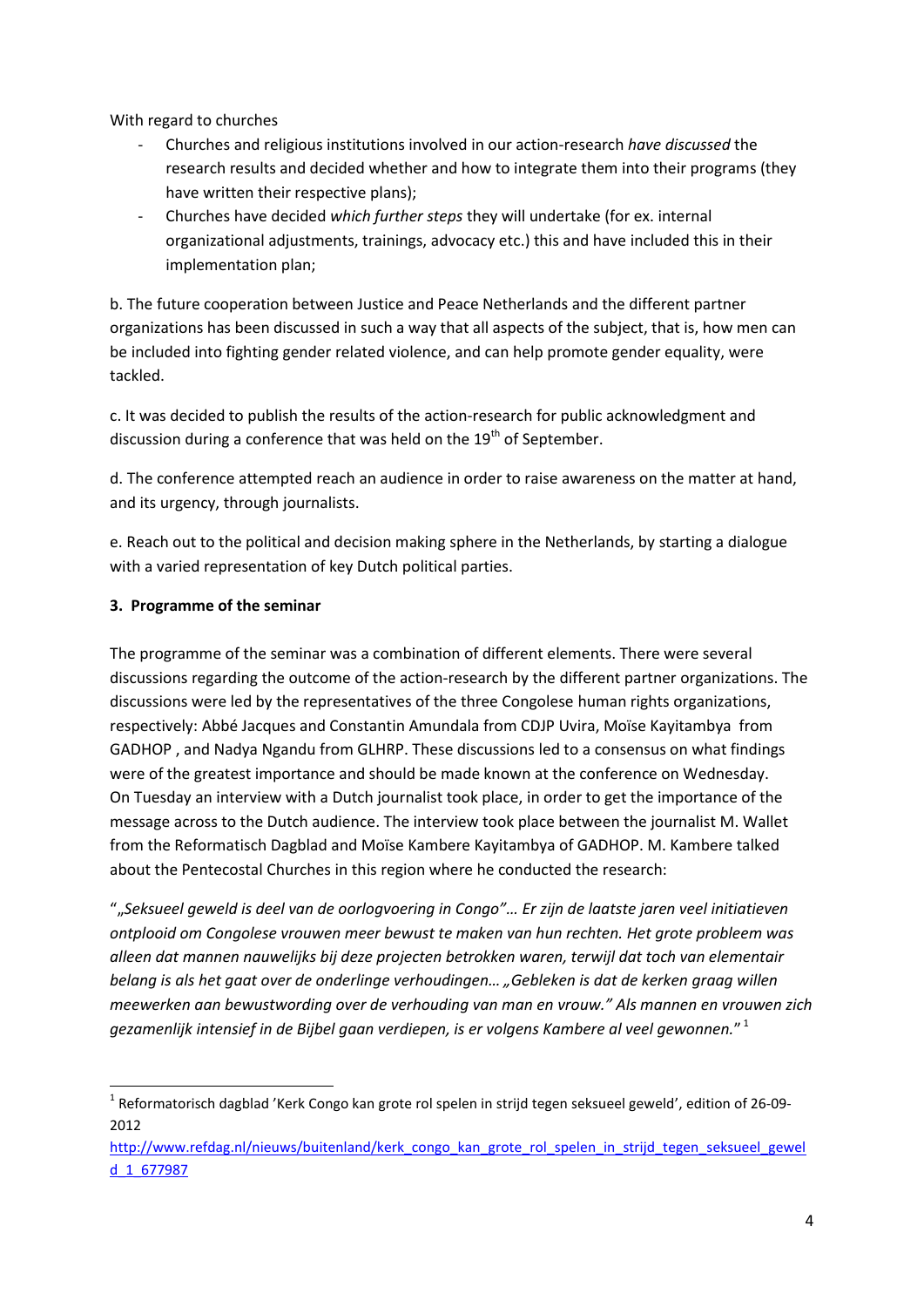Translation of which would be:

""*Sexual violence is part of the war tactic in Congo"…Many initiatives have been deployed lately in order to make Congolese women aware of their rights. The big problem however was that men were not included in those projects, although this inclusion is of paramount importance when it comes to the relation between men and women…"Churches are willing to participate to raise awareness on the relation between men and women." If man and women work together, reading the bible together, a lot is done already".*

On Wednesday the Conference was held to present the outcomes of the action-research in the Nutshuis at The Hague, about which you can read in chapter 4.

After the conference, several meetings took place on Thursday and Friday. In these meetings our partners presented their analysis of the most security and political situation and pleaded for specific action for which they thought the Dutch political leaders could exercise their influence internationally. They met with the policy advisors of different political parties within the Dutch Parliament, including the PvdA (the labour party, moderate left wing) and the SP (the socialist party, left wing) the Head of the Gender and Children Unit of the office of the prosecutor at the International Criminal Court, Gloria Atiba Davies, and policy advisors at the Ministry of Foreign Affairs.



#### **4. Conference on September 19, Nutshuis, The Hague**

#### **4.1 Introduction by Victor Scheffers, director of Justice and Peace Netherlands**

#### *Dear ladies and gentlemen,*

*I would like to welcome our Congolese colleagues, who have travelled a long way to be present here today. Also, I would like to thank the other guests, who are here today, to participate in this conference, especially our PSO colleagues, who have entrusted us with this project, and supported us throughout its realization.* 

*It is with great pleasure, that I share with you the outcomes, the experiences and the reflections of our Action-Research on the issue of masculinity regarding the debate on gender related violence. One can reformulate this topic with the question: "How can one imply men in all activities regarding the*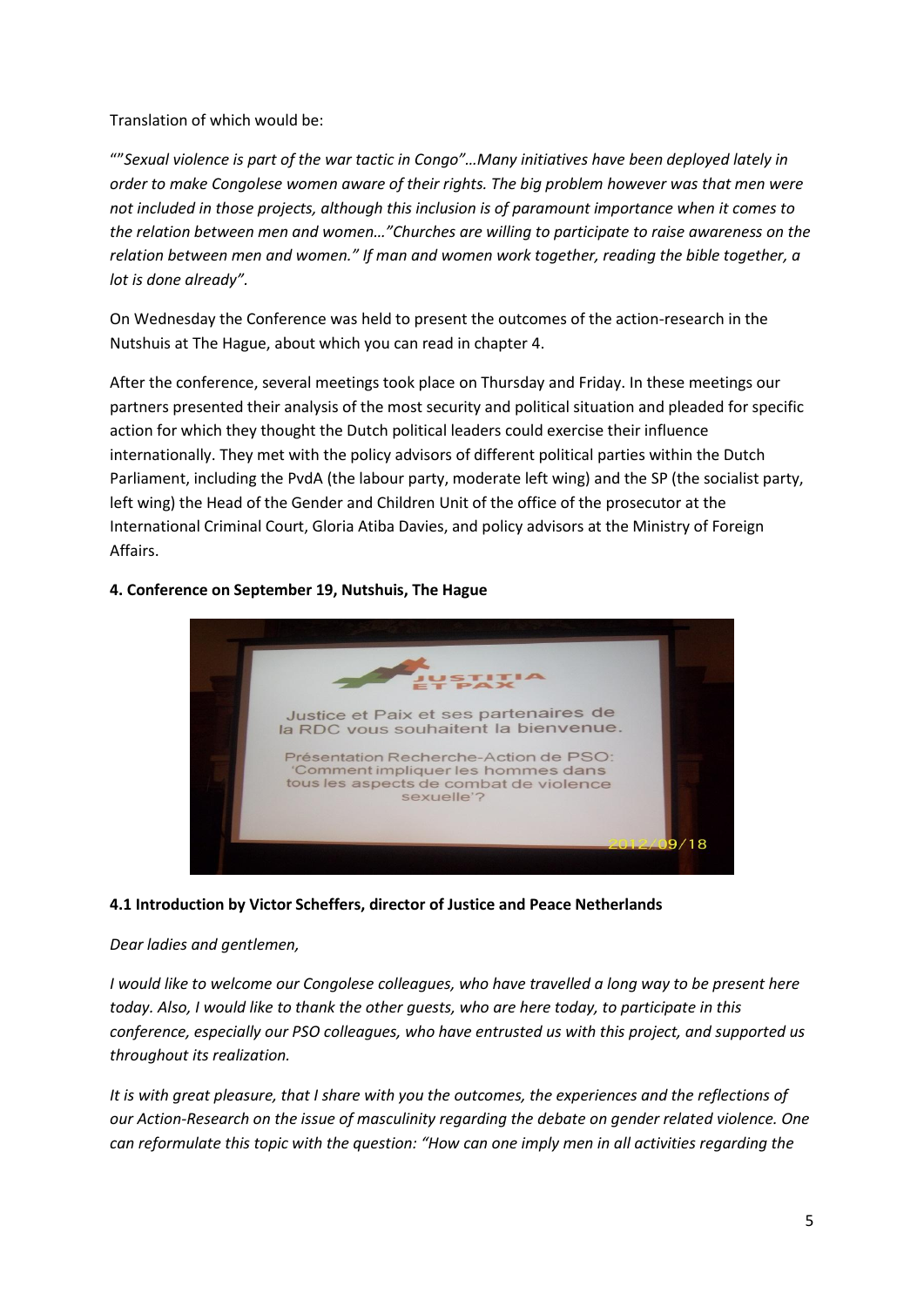*fight against gender related violence" with a special focus on North and South Kivu, two provinces in the East of the Democratic Republic of Congo (DRC).* 

*We are going to show you a compilation of our work, and share with you our doubts, questions, and dilemmas.* 

*As the director of Justice and Peace Netherlands, I would like to reassure you that the learning process, the sharing of knowledge with our partners, and the integration of new knowledge into action has the emphasis in our daily work. One of those concrete actions is for example advocacy and lobbying on a regional, local, national or international scale.*

*When I mentioned the term compilation, I was also referring to the various extracts of two films that we are going to show you. The films are called: 'Fighting the silence' and 'Justice for sale, both being produced by IF-Productions, and made in the DRC. We hope that those excerpts will familiarize you a little more with the local context of our Action-Research.* 

*Our choice for this Action-Research does not come out of nowhere. We took into account the geopolitical situation, the current financial situation and especially the human rights status in the area.* 

*Enjoy the presentations!*

*Thank you.*

# **4.2 Presentations of the partners<sup>2</sup>**

## **GADHOP**

Why did we join the research?

- Follow our objectives to reinforce the capacity of our member organisations, within the "Synergie Genre Droits de la Femme et de l'Enfant" group.
- Contribute to the research in the field of innovating approaches.

## Used methods

- Workshops on exchanging experiences between different member organisations.
- Discussion and debates that allowed for new approaches regarding the fight against gender related violence.
- Training and reflexion workshop: together with the communities and the Pentecostal church  $(1<sup>st</sup> training on gender).$

Selection of participants

**.** 

- Trainers of the member organisations, priests and believers that are responsible for the programme of the church.
- Men and women.

 $2$  The presentations of the partner organizations were given in French. In this report you find the translations of their Powerpoint presentations to English.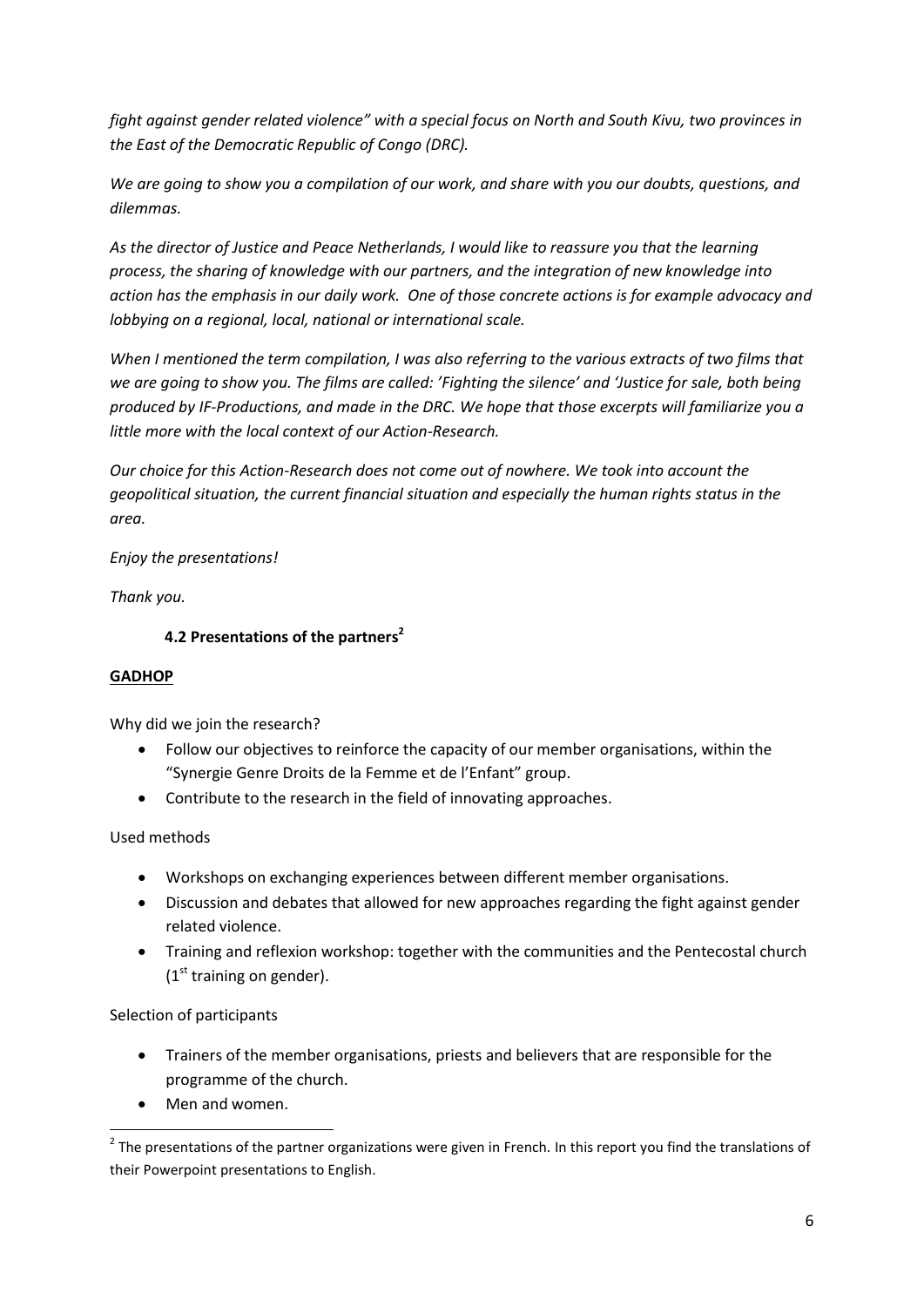Representatives of the grassroots communities, both men and women to respect gender equality.

"A communal debate where men and women have equal voice"

How did the participants experience the exercise?

- The question "role of men in the gender issue" Men again? Good start for a debate around the question: Is it a solely female fight?
- The concept of masculinity has only been understood at a very late stage. Only by coupling it with the concept of "femininity" to question the truth of the "real values related to gender".
- The shared feeling was that their approach was being doubted upon, a legitimate question for the communities and churches that already face the emancipation of women and women's leadership.

## Results

NGO members and communities

- They have dropped the notion of "gender" as an exclusively feminist fight in order to embrace the notion of "men and women" as actors and targets, sharing the same solidarity and being equal.
- Commitment of themselves to the elaboration of a gender policy, and tools in order to measure the change in behaviour.
- Regarding the gender related violence, men and women are equally responsible.

The three attitudes on the gender participation

- Raising awareness regarding gender equality: men and women commit themselves to defend women against all kinds of discrimination, non-exclusive fight.
- Active solidarity: make time for women so they can have other social roles.
- Commitment to integrate men in order to promote gender equality and fight against gender related violence.

Concrete example of member organisation (FEPSI)

- The engaged men make their peers aware of the women's dignity.
- The husband of the victim: through his support to his wife she already feels better, and by accompanying the victim to the hospital, so that she has a psychological support.
- Implication of husband in the care taking: the husband, as a hypothetic collateral victim, should be treated together with his wife. If he is not infected , cooperate with his wife in order to smooth healing process.
- A male healer: although a men may have aggressed a women, by making another men heal her, trust in males can be restored.
- Capacity building: NGO's should be instructed on the importance of the inclusion of (wo)men in the fight for gender equality.

Pentecostal churches of Butembo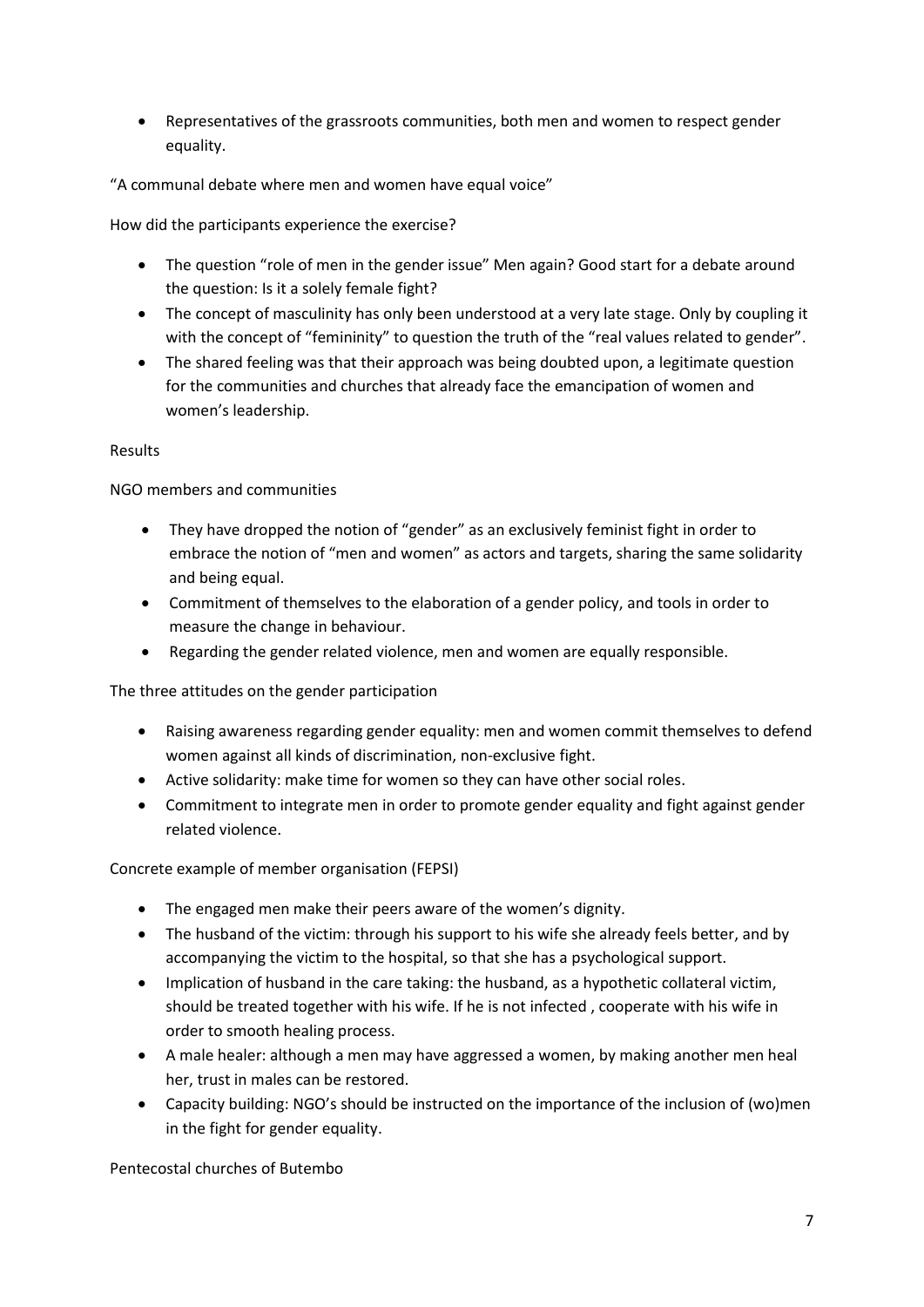"God can accomplish great things for this world, through his grace, and complicity with women of faith (that believe in the might of God) without consulting any men" (Lc 1:31: do not be afraid Mary, for thou have received the grace of God).

Women have the same gifts as the Holy Spirit (1Cor 12: 4-6) and serve god in all ministries (Eph 4: 11- 12) for the edification of the saints: apostles, prophets, evangelists, reverends, doctors.

Recommendations of the churches of Butembo (15)

- Dissociate the tradition (practices and traditions of the churches) from the doctrine of our church.
- Retain the church as the primary space for the raising of awareness on the fight against gender inequality and gender related violence.
- Train the men and women that received religious tasks to avoid discrimination in any form, whether written or unwritten against women.
- Women must participate in the decision making process in the churches.

Significant results

- The discovery of the approach: "awake the whole community" against gender inequality and gender-related violence.
- Notwithstanding resistance by traditions, a female leadership is being created.
- Commitment to emphasize the role of the church for the fight against gender inequality and gender related violence.
- The Christian doctrine is not contradicting the promotion of gender equality.

Outcomes that allow for new approaches

- Commitment of organisations that are member of the Pentecostal church to continue the reflexion on the process of elaborating a gender equality policy.
- Elaboration of tools that can measure changes in behaviour in communities.

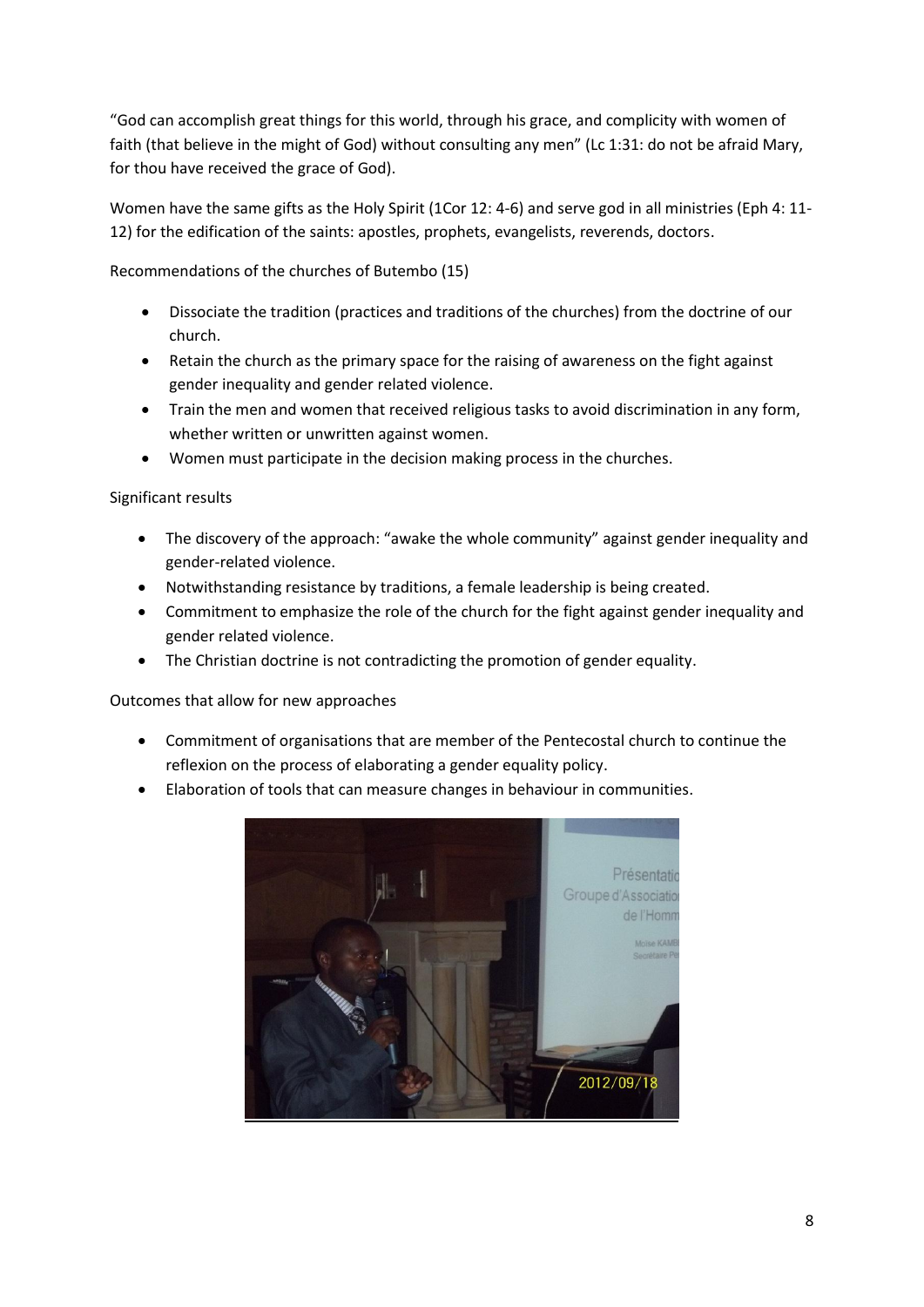## **Great Lakes Human Rights Programme**

How did we do our research?

- In the territory of Beni.
- Beni is one of the territories in the province of North-Kivu in the Eastern part of the DRC.
- The challenge was to convince the tribal and traditional leaders (chef coutumiers) to gather to a meeting on gender equality.

#### Method

- The territory of Beni has four collectivities, we thus selected 4 tribal leaders per collectivity.
- Discussion of the concept of gender and the fight against gender related violence with tribal leaders.

Why did we choose the tribal and religious leaders for this research?

- The customs are delaying the fulfilment of gender equality and are also the catalysts of violence in the DRC.
- A wrong interpretation of the traditional texts.
- Selection criteria: good knowledge of French language.

#### Outcomes

- 16 tribal leaders in Beni.
- An evaluation of the gender-related violence, and the status of gender equality in the territory of Beni.
- The tribal leaders explain the traditional customs and strategies in Nande Bambuba Batalingi regarding gender related violence.
- The tribal leaders function as a bridge between GLHRP and the local communities.

Recommendations by tribal leaders to the Congolese government

- Enforce the adjudication in general, but especially regarding the cases of gender related violence.
- Revise the law on the provisory freedom regarding the gender related cases.
- Integrate the concept of gender equality in the national education programme.
- Imply the tribal leaders in the judgment in cases of gender related crimes.

Recommendations by the traditional leaders to the NGO's

- Clearly explain the law prohibiting gender-related crimes to the population in collaboration with the tribal leaders.
- Multiply the gender equality sessions with both men and women.

Conclusion of GLHRP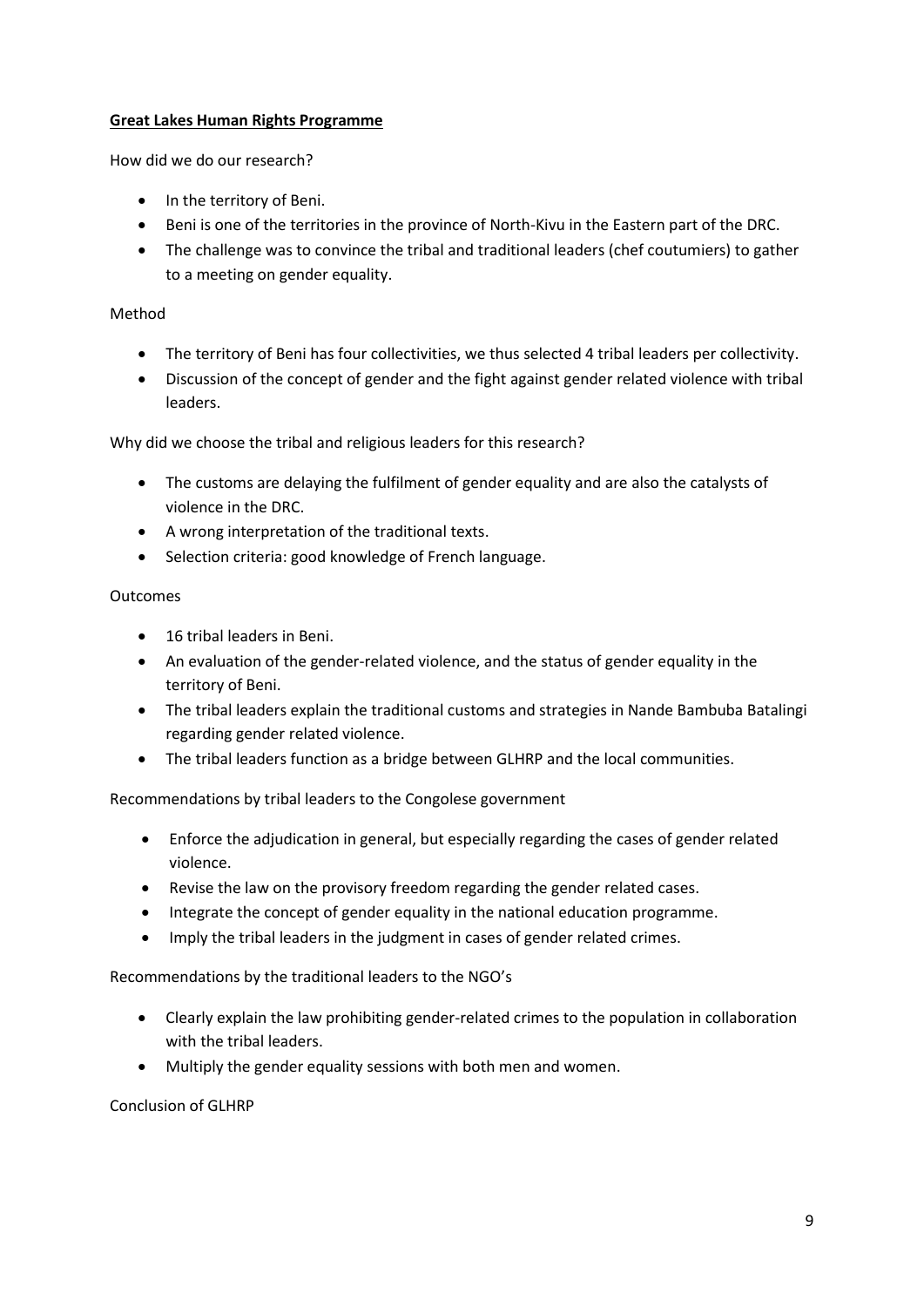The Action-Research that was started in 2011 has dramatically changed the tribal chief's perception of gender related violence. The tribal leaders are willing to collaborate with us in order to introduce the male perspective in the fight against gender related violence.

## **Commission Diocésaine Justice et Paix d'Uvira (CDJP Uvira)**

Localisation, methods and sample

- Territory of Uvira Fizi and Mwenga.
- Working method: surveys coupled with questionnaires, individual thinking, debates and recommendations.
- Targets: social leaders, religious leaders, representatives of tribes, leaders of women organisations, coaches, tribal leaders, and wise men of the different ethnic groups.

Important outcomes

- Age: persons aged 17-35 in order to eradicate the issue out of their future.
- Religious confession, converging views besides a few particularities.

Key outcomes of our work

- All the tribal leaders say the "levirate" is bad.
- Almost all of the tribal leaders say that a women or girl can still recover her dignity after being victim of rape with the support of the community.
- Almost all state that dowry can cover the future of a raped minor because it rehabilitates the girl and is a sanction for the perpetrator.
- All find that the community based approach has a very positive outcome.

Principal recommendations:

- The principal traditional leaders and authorities should be instructed in order to avoid discrimination of women.
- The religious leaders should use their influence on the local authorities on the scale of the gender related violence.
- CDJP and partners should create spaces for discussion between NGO workers and authorities; raise awareness among women about their rights.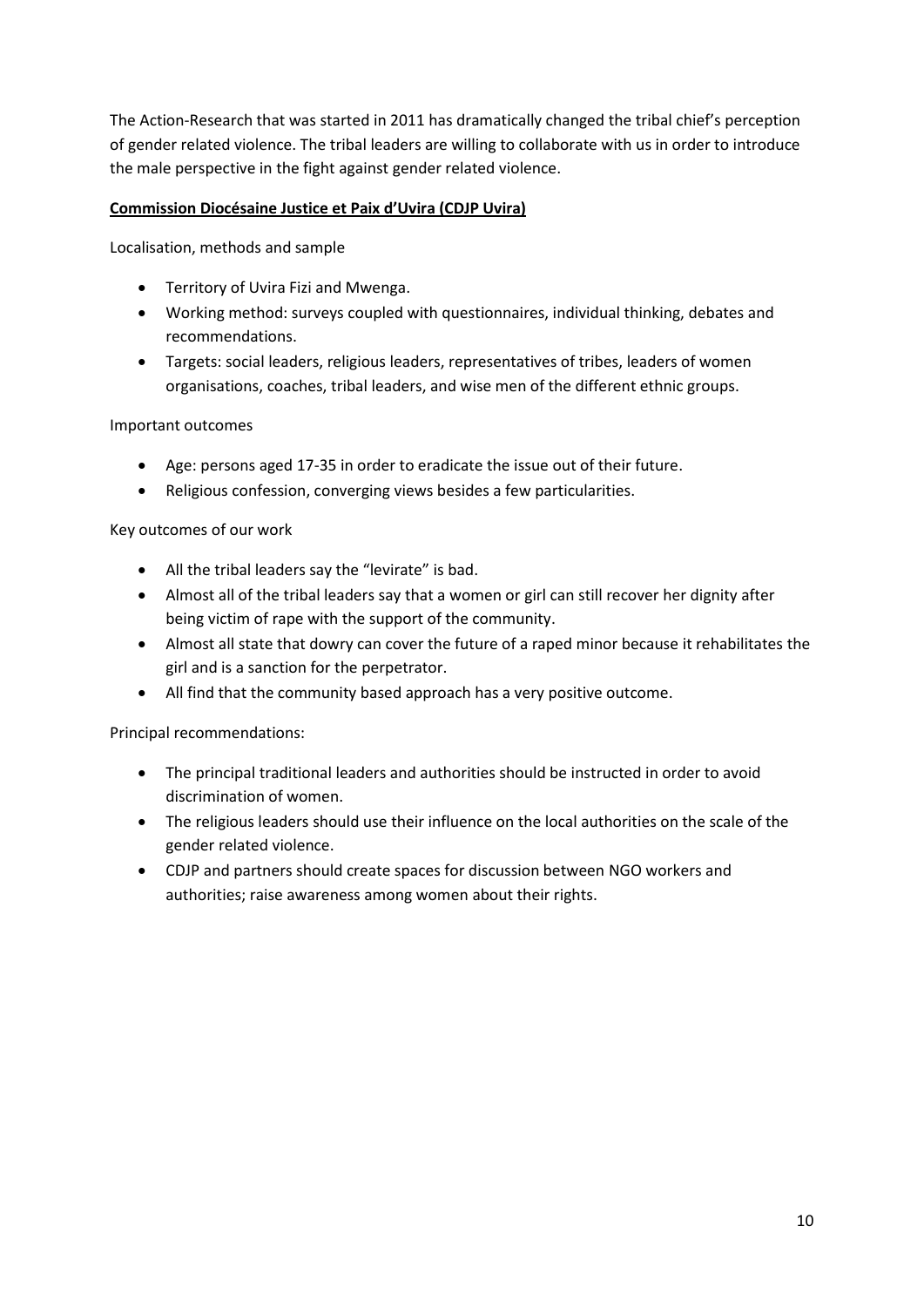## **4.3 Panal discussion**



The conference was a culmination of hard work where the results of the action-research were discussed, involving several questions, objections and clarifications by the partner organizations and the different participants. After the presentation by representatives of the three different organisations, a discussion took place regarding the outcomes of the research. This discussion can be summarised as follows:

- The organisation Cordaid wondered about the importance of trust on the gender issue. Abbé Jacques in response underlined this importance and stated that man should be involved in the women empowerment in order to reach this trust.
- A representative of Cordaid further wondered why the authorities' enforcement personnel consisting of all Congolese military and police personnel were not included in this research and the enclosed set of surveys and ethnological research. The answer by Abbé Jacques was that an in-depth research enclosed by a survey was already done in 2010, research that had a focus on those armed forces, making a new research on those factors unnecessary.
- Sylvestre Bwira, Human Rights defender from the DRC questioned whether there could be an extrapolation of the survey held amongst the traditional leaders regarding the women empowerment. The answer by Mr. Amundala of CDJP Uvira was that the goal was not to create a representative sample, but rather to show that there is a considerable amount of goodwill regarding the gender issue among the tribal leaders.

There was a separate discussion regarding the conviction of Massamba, a traditional medicine man who was convicted of rape in very dubious circumstances, circumstances that are enlightened in the film "*Justice for sale*".

The issue at hand is that the rape did not take place, and the case was considered successful due to the intervention of a powerful local NGO, which did more harm than good in this case. The reactions of the audience and the Congolese Human Rights defenders concerning this issue were very diverse:

 Mrs. Ngandu point was that it was very difficult to prove rape due to the lack of either good doctors, or psychologists, making proof beyond reasonable doubt rather hard to find. She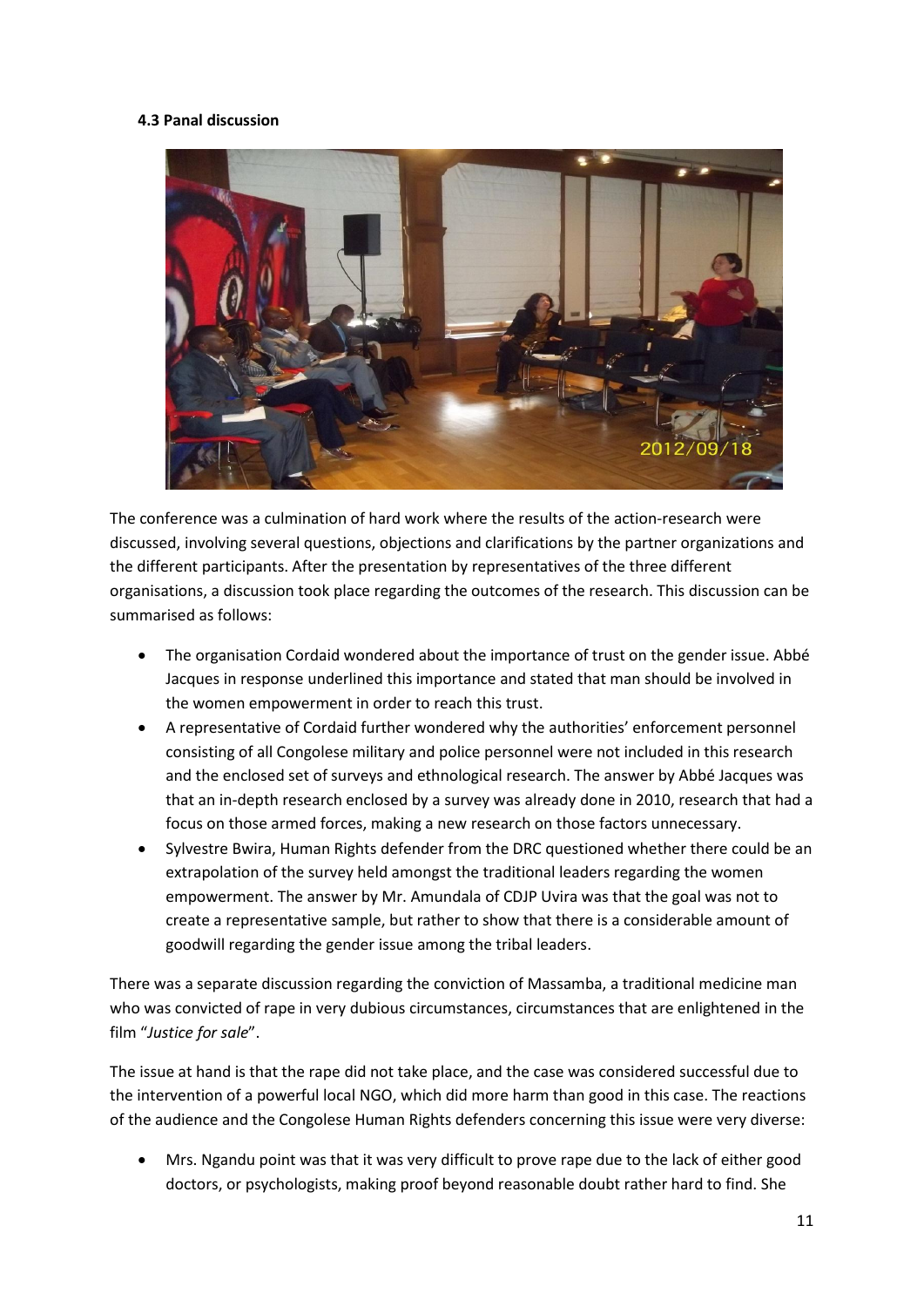also pointed out that victims are often poorly instructed on the issue of rape, and do not know how to act.

- CDJP Uvira stated that the intervention by these NGO's was bad in some cases, but had also yielded very good results in other cases of rape.
- Mr. Bwira elaborated on the fact that the so called rotating tribunals, that rotate from one place to another, sponsored by NGO's, had done more harm than good since their creation.



At the end of the Conference, during informal networking a Dutch journalist Selma Zijlstra from Vice Versa interviewed the participants on the subject of masculinities in relation to sexual violence in DRC.

[\(http://www.justitiaetpax.nl/userfiles/file/We%20moeten%20de%20strijd%20samen%20met%20ma](http://www.justitiaetpax.nl/userfiles/file/We%20moeten%20de%20strijd%20samen%20met%20mannen%20voeren%20(Vice%20Versa,%20najaar%202012).pdf) [nnen%20voeren%20\(Vice%20Versa,%20najaar%202012\).pdf\)](http://www.justitiaetpax.nl/userfiles/file/We%20moeten%20de%20strijd%20samen%20met%20mannen%20voeren%20(Vice%20Versa,%20najaar%202012).pdf)

## **4.4 Conclusion of the Conference on September 19, 2012 by Jagoda Paukovic**

## *Dear participants,*

*I am thanking you for your insightful comments and inputs which we will definitely use in our future Action Research. As you have noticed, we have split our program into two parts marked by the excerpts of the films. It was done on purpose. In the first part we presented our research in its contexts and our partners presented their methods, findings and results. All with the aim to share with you the process we went through in our search for the answer: How to include men in all activities related to gender equality. From the beginning our focus has been sexual violence against women as a result of the armed conflict and shifting power relations between men and women. We concluded that the gender power relations are one of the underlying causes which prevent the change towards more just gender relations. In our work, workshops in the field, we focused a lot on the changing gender relations and openings for change. We especially focused on the religious and traditional leaders as protectors of tradition to work with us towards the solutions and you had a chance to hear here that the success is more than was expected at first. The most important conclusion is that YES, men do want to be involved in all the steps leading to prevent sexual violence. And also one should not forget that the research clearly showed that the responsibility lies with the entire community. One has to work with the communities in order to address gender relations and*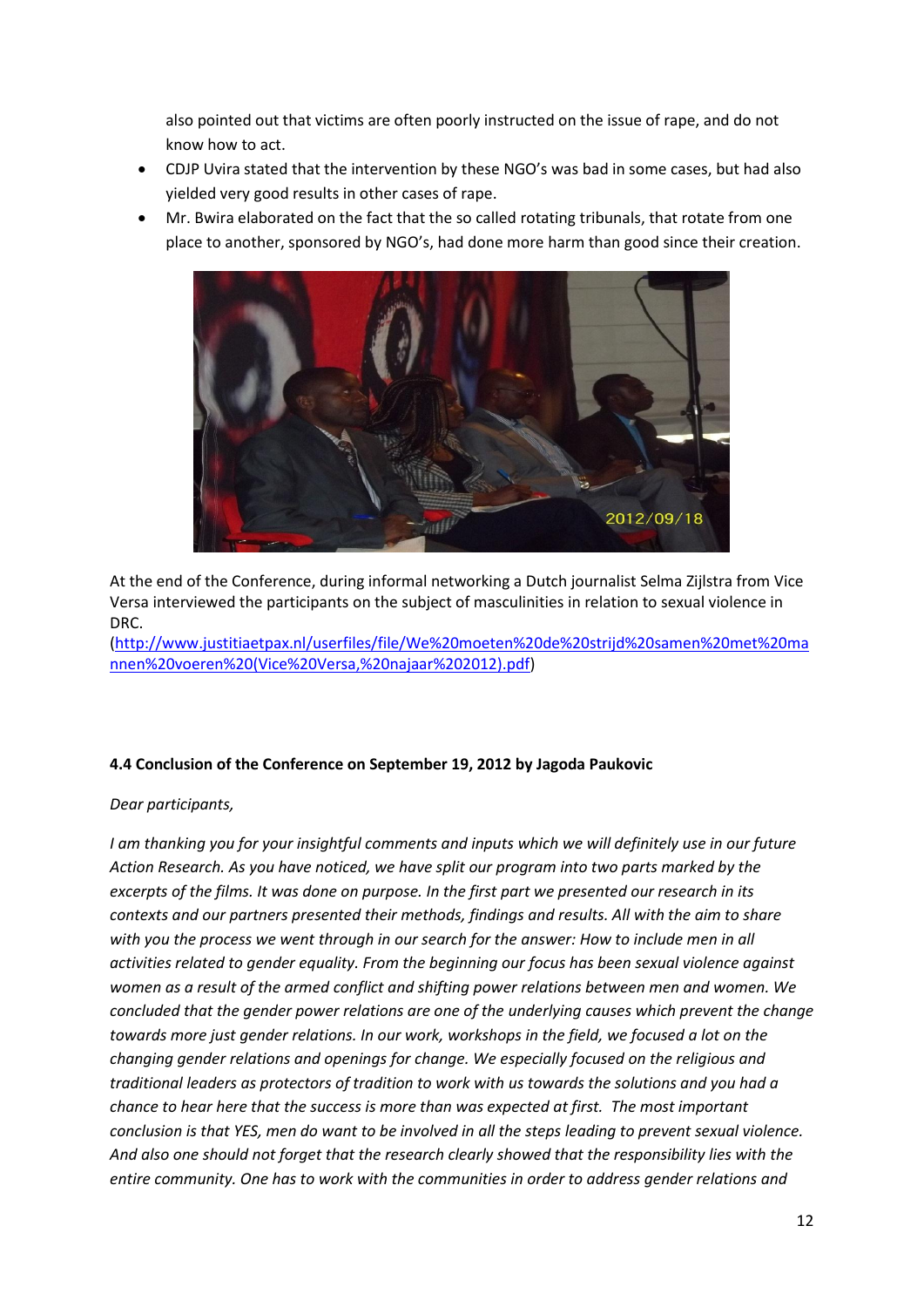*bring about social change. I was told by somebody that we have to see our work as a very important, but long historical process. Like the process that led to the abolition of slavery. Slavery was also legitimized by the religious texts and still working with the religious leaders and communities the social change came about.*

*The second part of our presentation following the excerpt of the movie 'Justice for Sale' was tackled here following on the research of Nynke Douma and Thea Hilhorst which was addressing the issue of NGOs influencing the focus and the outcomes of the judiciary with sometimes negative outcomes. We are aware of this discourse as well as of the larger discourse of commodification of suffering. To put it simply of the power that international community has with its interventions to attract attention and direct the aid towards regions and issues chosen for political reasons. We do not have time to discuss the entire issue but we heard the reactions of our partners: even though that there are negative influences of some NGO influences on the judiciary system. The judiciary system in the DRC is so corrupt that without NGOs women would have almost no access to justice.*

*We thank you for coming.*

#### **5. Brief conclusion of the seminar**

This seminar was a roundup of the first year of the research. It synthesised the answers to the Action questions and to the Research question. Just to remind:

#### **Action question (what change or improvement we envisage):**

*How can Justice and Peace Netherlands and its church-related partners work towards an inclusive gender sensitive policy taking into account different realities with regard to gender relations in the context of Eastern Congo?*

#### **Research question:**

*How can J&P NL and its engaged partners organizations in Eastern Congo contribute to changing perceptions of roles attributed to men and to women and how can we translate these insights into our policies and our common activities?*

The answers are based on multiple research findings, common reflections and learning cycle shared with Justitia et Pax Netherlands. No doubt that the process has opened new doors and spaces for change. Justitia et Pax Netherlands will continue with the partners to strengthen the research with new knowledge and instruments and the partners will include more target groups from their regions I the research. We hope that we can develop closer cooperation with several stakeholders in the Netherlands and also include more academic input.